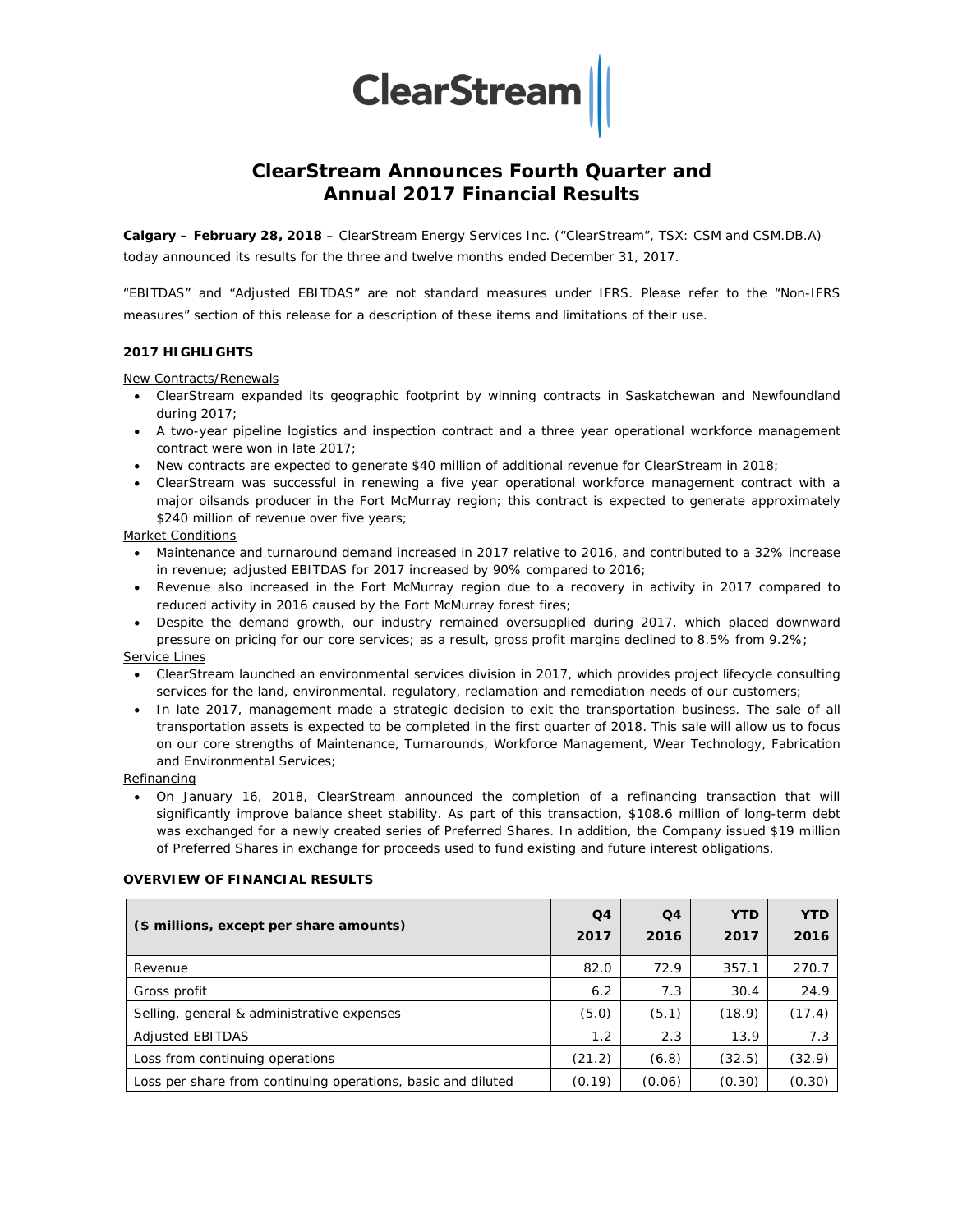#### **2007 RESULTS COMMENTARY**

Revenues for the year ended December 31, 2017 were \$357.1 million compared to \$270.7 million in 2016, an increase of 32.0% from 2016. Increased revenues in 2017, in comparison to 2016 revenues, relate to improved maintenance and turnaround demand and higher revenue in the Fort McMurray region. The Fort McMurray forest fires in 2016 resulted in reduced oil sands activity during the second and third quarters of 2016 and negatively impacted revenue in 2016 on a comparative basis.

Gross profit for the year ended December 31, 2017 was \$30.4 million compared to \$24.9 million in 2016 and gross profit margins were 8.5% compared to 9.2% in 2016. The decline in gross profit margin in 2017 was largely due to reduced pricing, which was necessary for customer retention in light of the competitive environment during 2017. Furthermore, gross profit losses on two lump sum projects within the maintenance and construction division negatively impacted overall gross profit margins in 2017.

Selling, general and administrative ("SG&A") expenses for the year ended December 31, 2017 were \$18.9 million, in comparison to \$17.4 million in 2016. SG&A costs were up by \$1.5 million in 2017 relative to 2016 due largely to increased professional fees. As a percentage of revenue, SG&A costs decreased to 5.3% in 2017 compared to 6.4% in 2016.

Adjusted EBITDAS for 2017 increased by 90% compared to 2016.

The loss from continuing operations for the year ended December 31, 2017, includes interest costs of \$20.5 million compared with \$18.7 million in 2016. The increase in interest expense relates to the drawdown on the Asset Based Lending facility in the second half of 2017. The loss from continuing operations also includes a loss of \$5.8 million that was recognized at December 31, 2017 to provide for an onerous contract relating to the sale of the transportation division. In addition, ClearStream performed impairment tests as at December 31, 2017 as a result of the adverse economic impact that low commodity prices have had on ClearStream and the industries that it operates in. As a result of the testing performed, an impairment loss of \$7.7 million was recorded at December 31, 2017. All of the impairment losses, as well as the loss on the onerous contract, have been removed from adjusted EBITDAS.

#### **FOURTH QUARTER RESULTS COMMENTARY**

Revenues for the three months ended December 31, 2017 were \$82.0 million compared to \$72.9 million in 2016, an increase of 12.4%. Demand growth across both operating segments led to the increase in revenue, as our customers continued to spend more on maintenance programs during the fourth quarter of 2017 compared to the fourth quarter of 2016.

Gross profit for the three months ended December 31, 2017 was \$6.2 million compared to \$7.3 million in 2016 and gross profit margins were 7.5% compared to 10.0%. The decline in gross profit margins was due to pricing declines across all service lines combined with losses in the Transportation division. Given ClearStream's decision to sell all transportation assets, one-time expenses of approximately \$0.3 million were incurred in the fourth quarter to shut down the transportation business line. SG&A costs were relatively consistent on a year-over-year basis.

Included in the loss from continuing operations in the fourth quarter of 2017 is a \$5.8 million loss on an onerous contract relating to the transportation division and impairment losses on intangible assets of \$7.7 million.

Adjusted EBITDAS decreased by 45% in the fourth quarter of 2017 compared to the same period in 2016.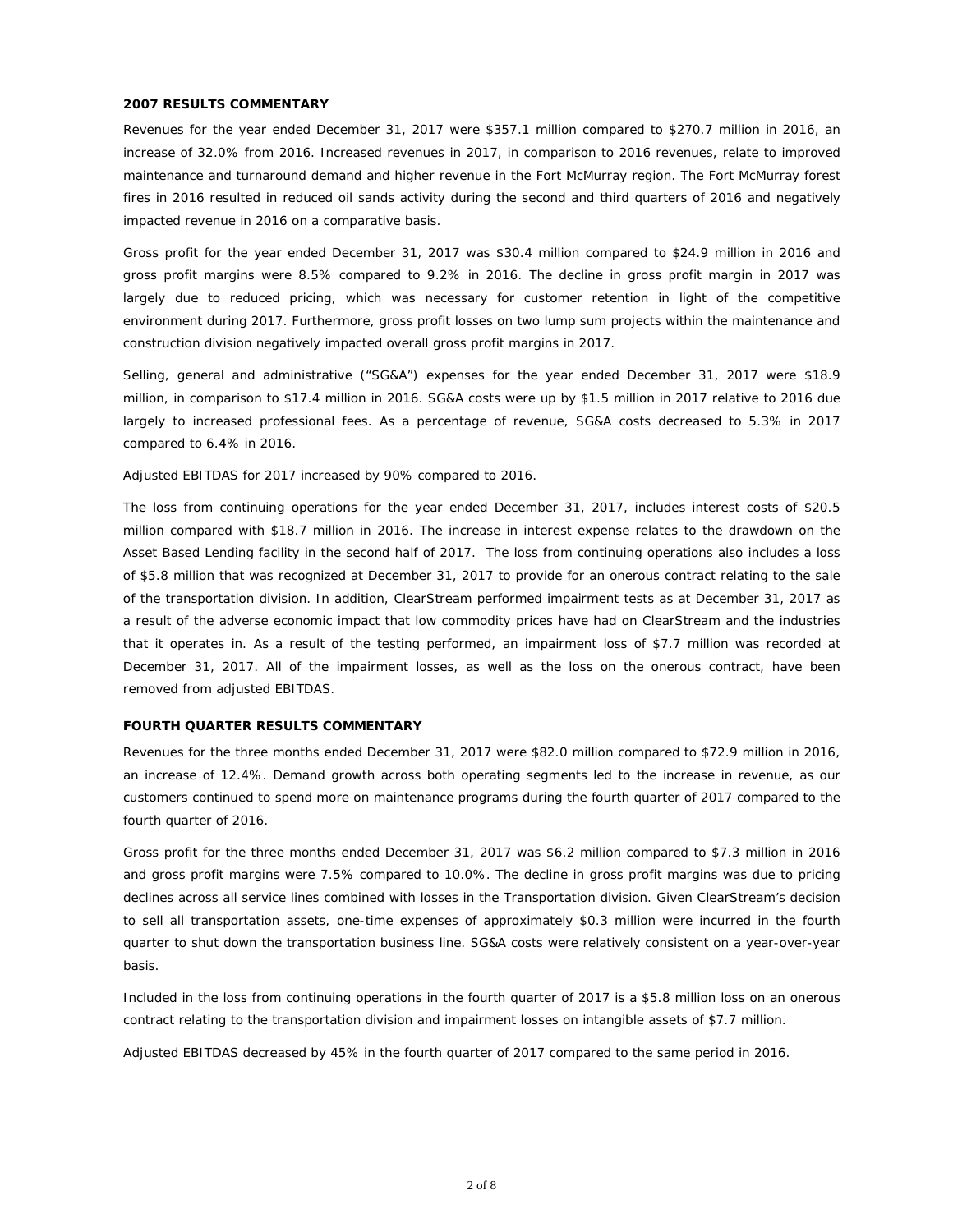## **Segment Review**

|                                            | Q <sub>4</sub> | Q <sub>4</sub> | <b>YTD</b> | <b>YTD</b> |
|--------------------------------------------|----------------|----------------|------------|------------|
| (\$ millions, except per share amounts)    | 2017           | 2016           | 2017       | 2016       |
| Revenue                                    | 67.0           | 61.5           | 286.4      | 223.0      |
| Gross profit                               | 4.6            | 5.4            | 18.7       | 17.7       |
| Selling, general & administrative expenses | (1.0)          | (0.9)          | (2.0)      | (1.9)      |
| <b>Adjusted EBITDAS</b>                    | 3.7            | 4.5            | 19.0       | 17.0       |
| Income from continuing operations          | (6.0)          | 3.4            | 7.1        | 11.6       |

### **MAINTENANCE AND CONSTRUCTION SERVICES**

Revenues for the Maintenance and Construction Services segment were \$67.0 million and \$286.4 million for the three and twelve months ended December 31, 2017 compared to \$61.5 and \$223.0 for the same periods in the prior year, an increase of 8.9% and 28.4%, respectively. Year-over-year demand growth for maintenance, workforce management and turnaround services drove a large portion of the revenue increase. Maintenance and turnaround programs were deferred in 2016 due to a weak commodity price environment that led to lower cash flows for our customers. Demand for these services recovered in 2017 due to slight improvements in commodity prices combined with maintenance requirements that could no longer be deferred.

A portion of the year-over-year revenue increase can also be attributed to a recovery of activity in the Fort McMurray region as the 2016 wildfires had a significant and negative impact on the maintenance and construction division in 2016. Lost revenue in 2016 due to the wildfires was approximately \$25 million for the Maintenance and Construction Services segment.

Gross profit for the Maintenance and Construction Services segment was \$18.7 million for the year ended December 31, 2017 compared to \$17.7 million in 2016. Gross profit margin was 6.5% compared to 7.9% in 2016. For the fourth quarter of 2017, gross profit was \$4.6 million compared to \$5.4 million in 2016 and gross profit margin was 6.9% compared to 8.8%. The year-over-year margin decreases are due largely to a decline in pricing. In addition, annual margins in 2017 were negatively impacted by losses on certain lump sum contracts completed during 2017.

SG&A expenses remained relatively consistent on a quarterly and year-over-year basis and decreased slightly as a percentage of revenue.

|                                            | Q <sub>4</sub> | Q <sub>4</sub> | <b>YTD</b> | <b>YTD</b> |
|--------------------------------------------|----------------|----------------|------------|------------|
| (\$ millions, except per share amounts)    | 2017           | 2016           | 2017       | 2016       |
| Revenue                                    | 15.5           | 12.2           | 72.8       | 49.3       |
| Gross profit                               | 1.6            | 1.9            | 11.7       | 7.2        |
| Selling, general & administrative expenses | (0.3)          | (0.2)          | (0.8)      | (0.6)      |
| Adjusted EBITDAS                           | 1.3            | 1.9            | 11.0       | 6.7        |
| Income (loss) from continuing operations   | (6.9)          | 1.0            | 0.7        | (6.6)      |

#### **WEAR, FABRICATION, AND TRANSPORTATION SERVICES**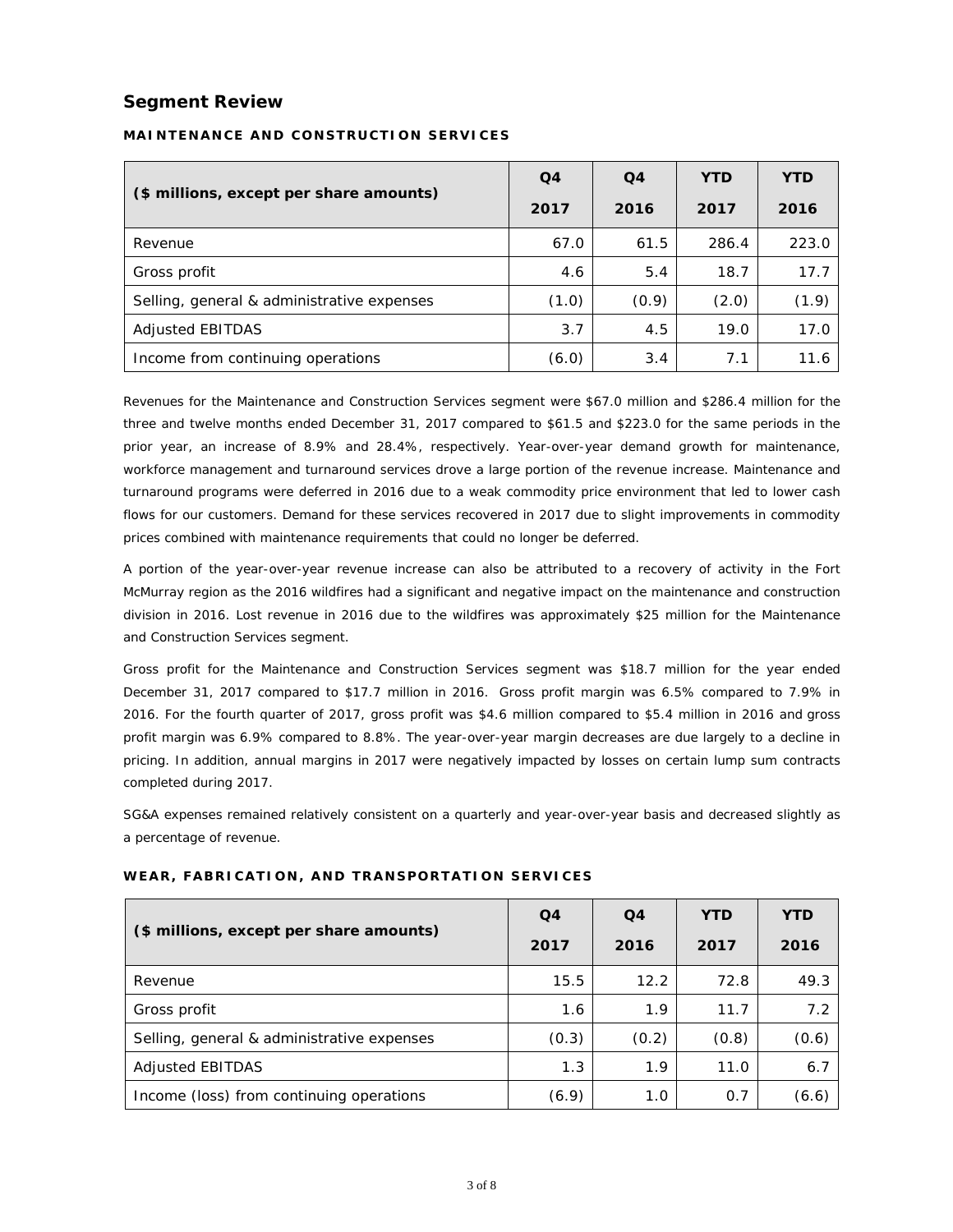Revenues for the Fabrication, Wear Technology and Transportation segment were \$15.5 million and \$72.8 million for the three and twelve months ended December 31, 2017 compared to \$12.2 million and \$49.3 million in the prior year, an increase of 27% and 48%, respectively. For the three months ended December 31, 2017, revenue increased due to a rise in demand for wear technology services. For the year ended December 31, 2107, revenue increased within all three divisions of this segment with the largest year-over-year increase in the Wear division. The Wear division benefitted from a rise in year-over-year demand caused by improvements in commodity prices. In addition, demand for Wear's services recovered in 2017 after a drop in 2016 due to the impact of the 2016 Fort McMurray wildfires. Lost Wear revenue in 2016 due to the wildfires was estimated at \$5.0 million.

Gross profit was \$1.6 million and \$11.7 million for the three and twelve months ended December 31, 2017 compared with \$1.9 million and \$7.2 million during the same periods of the prior year. Gross profit margins were 10.1% and 16.1% compared to 15.8% and 14.6% a year ago. For the fourth quarter of 2017, gross profit margins were negatively impacted by losses for the transportation division. Given ClearStream's decision to sell all transportation assets, one-time expenses of approximately \$0.3 million were incurred in the fourth quarter to shut down the transportation business line. In addition, gross profit margins for the fabrication service line were down due to a decline in pricing. The lack of new capital project growth has led to increased competition for this service line.

On an annual basis, gross profit margins for this segment improved due to increased leverage on fixed costs from higher revenue. Cost reductions implemented in 2016 also favorably impacted this segment in 2017 through reduced indirect costs.

#### **CORPORATE**

| (\$ millions, except per share)<br>amounts) | Q4 2017 | Q4 2016 | YTD 2017 YTD 2016 |      |
|---------------------------------------------|---------|---------|-------------------|------|
| Selling, general & administrative expenses  | 3.7     | 4.1     | 16.1              | 14.8 |

Corporate SG&A expenses were \$3.7 million and \$16.1 million for the three and twelve months ended December 31, 2017 compared to \$4.1 million and \$14.8 million for the same periods in the prior year.

For the fourth quarter of 2017, SG&A costs were down slightly due to a decline in people costs. SG&A costs increased on a year-over-year basis due to higher legal and consulting expenses.

### **Outlook**

Overall market conditions have started to recover with the rise in oil prices. Our customers are expected to increase maintenance and capital spending in 2018 relative to 2017 as a result of healthier commodity prices. As a result, stronger demand for our services is expected in 2018, particularly for the maintenance and wear service lines. Market conditions are expected to remain difficult for our service lines that rely on new capital projects, including fabrication and construction.

Improving market conditions and increasing maintenance demand, combined with several meaningful contract wins, are expected to result in an increase in 2018 revenue compared to 2017. Recent new contract awards are expected to generate \$40 million of new revenue for ClearStream in 2018. However, our industry remains very competitive and we do not expect pricing to improve in 2018 relative to 2017. Gross profit margin improvement will only be achieved if we are able to keep fixed costs flat during 2018; cost control will continue to be an area of focus for ClearStream in 2018.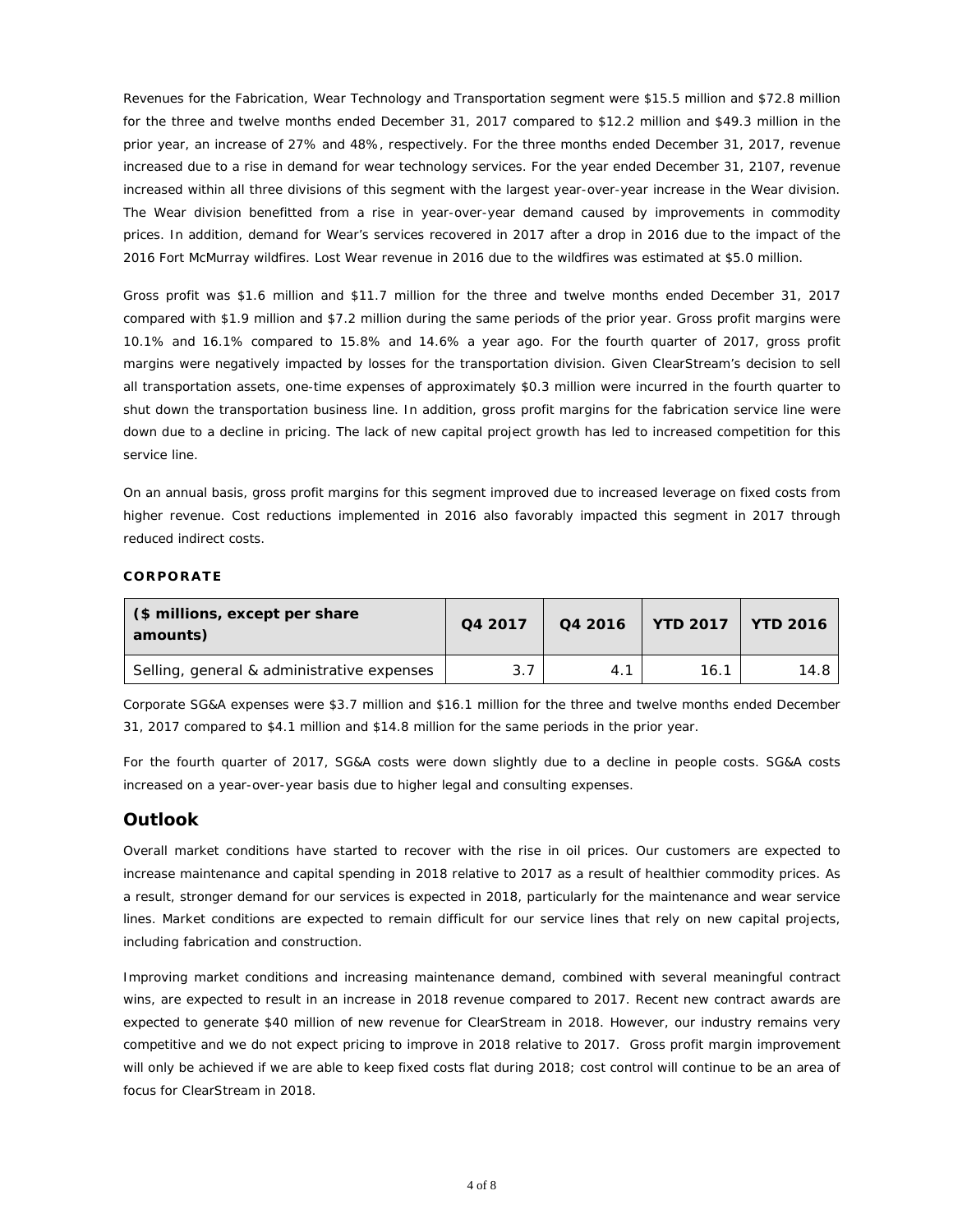Financial results for the first quarter of 2018 are expected to be similar to the first quarter of 2017. Pricing levels are relatively consistent on a year-over-year basis and meaningful revenue increases from higher demand and new contract awards are not expected to occur until the second quarter of 2018.

ClearStream will continue to focus on the core aspects of our business including safety, cost control, and operational execution in 2018. We remain confident that improving market conditions and new contracts, combined with a focus on strong execution, will lead to stronger financial results in 2018.

### **About ClearStream Energy Services Inc.**

ClearStream is a fully integrated provider of upstream, midstream and refinery production services, which includes facility maintenance and turnarounds, pipeline wear technology, facilities construction, welding and fabrication, and transportation to the energy and other industries in Western Canada. For more information about ClearStream, please visit [www.ClearStreamEnergy.ca.](http://www.clearstreamenergy.ca/)

### **For further information, please contact:**

Gary Summach Chief Financial Officer ClearStream Energy Services Inc. gsummach@clearstreamenergy.ca

Dean MacDonald Executive Chairman and Interim CEO ClearStream Energy Services Inc. dean@tuckamore.ca

#### **Forward-looking information**

This report contains certain forward-looking information. Certain information included in this report may constitute forward-looking information within the meaning of securities laws. In some cases, forward-looking information can be identified by terminology such as "may", "will", "should", "expect", "plan", "anticipate", "believe", "estimate", "predict", "potential", "continue" or the negative of these terms or other similar expressions concerning matters that are not historical facts. Forward-looking information may relate to management's future outlook and anticipated events or results and may include statements or information regarding the future plans or prospects of ClearStream and reflects management's expectations and assumptions regarding the growth, results of operations, performance and business prospects and opportunities of ClearStream. Without limitation, information regarding the future operating results and economic performance of ClearStream constitute forward-looking information. Such forward-looking information reflects management's current beliefs and is based on information currently available to management of ClearStream. Forward-looking information involves significant risks and uncertainties. A number of factors could cause actual events or results to differ materially from the events and results discussed in the forward-looking information including risks related to investments, conditions of capital markets, economic conditions, commodity prices, dependence on key personnel, limited customer bases, interest rates, regulatory change, ability to meet working capital requirements and capital expenditures needs of the Company, factors relating to the weather and availability of labour. These factors should not be considered exhaustive. In addition, in evaluating this information, investors should specifically consider various factors, including the risks outlined under "Risk Factors," in the Company's Annual Information Form available on SEDAR a[t www.sedar.com,](http://www.sedar.com/) which may cause actual events or results to differ materially from any forward-looking statement. In formulating forward-looking information herein, management has assumed that business and economic conditions affecting ClearStream will continue substantially in the ordinary course, including without limitation with respect to general levels of economic activity, regulations, taxes and interest rates. Although the forward-looking information is based on what management of ClearStream considers to be reasonable assumptions based on information currently available to it, there can be no assurance that actual events or results will be consistent with this forward-looking information, and management's assumptions may prove to be incorrect. This forward-looking information is made as of the date of this report, and ClearStream does not assume any obligation to update or revise it to reflect new events or circumstances except as required by law. Undue reliance should not be placed on forward-looking information. ClearStream is providing the forward-looking financial information set out in this report for the purpose of providing investors with some context for the outlook presented. Readers are cautioned that this information may not be appropriate for any other purpose.

#### **Non-standard measures**

The terms ''EBITDAS'' and "Adjusted EBITDAS" (collectively the ''Non-GAAP measures'') are financial measures used in this report that are not standard measures under IFRS. ClearStream's method of calculating Non-GAAP measures may differ from the methods used by other issuers. Therefore, ClearStream's Non-GAAP measures, as presented may not be comparable to similar measures presented by other issuers.

**EBITDAS** refers to net earnings determined in accordance with IFRS, before depreciation and amortization, interest expense, income tax expense (recovery) and stock based compensation. EBITDAS is used by management and the directors of ClearStream (the "Directors") as well as many investors to determine the ability of an issuer to generate cash from operations. Management also uses EBITDAS to monitor the performance of ClearStream's reportable segments and believes that in addition to net income or loss and cash provided by operating activities, EBITDAS is a useful supplemental measure from which to determine ClearStream's ability to generate cash available for debt service, working capital, capital expenditures and income taxes. ClearStream has provided a reconciliation of income (loss) from continuing operations to EBITDAS in its Management Discussions and Analysis ("MD&A").

**Adjusted EBITDAS** refers to EBITDAS excluding income from equity investments, the gain on sale of assets held for sale, impairment of goodwill and intangible assets, restructuring costs, and gain on sale of property plant and equipment. ClearStream has used Adjusted EBITDAS as the basis for the analysis of its past operating financial performance. Adjusted EBITDAS is used by ClearStream and management believes it is a useful supplemental measure from which to determine ClearStream's ability to generate cash available for debt service, working capital, capital expenditures, and income taxes. Adjusted EBITDAS is a measure that management believes facilitates the comparability of the results of historical periods and the analysis of its operating financial performance which may be useful to investors. ClearStream has provided a reconciliation of income (loss) from continuing operations to Adjusted EBITDAS in its MD&A.

Investors are cautioned that the Non-GAAP Measures are not alternatives to measures under IFRS and should not, on their own, be construed as an indicator of performance or cash flows, a measure of liquidity or as a measure of actual return on the shares. These Non-GAAP measures should only be used with reference to ClearStream's Interim Financial Statements and Annual Financial Statements available on SEDAR a[t www.sedar.com](http://www.sedar.com/) or www.clearstreamenergy.ca.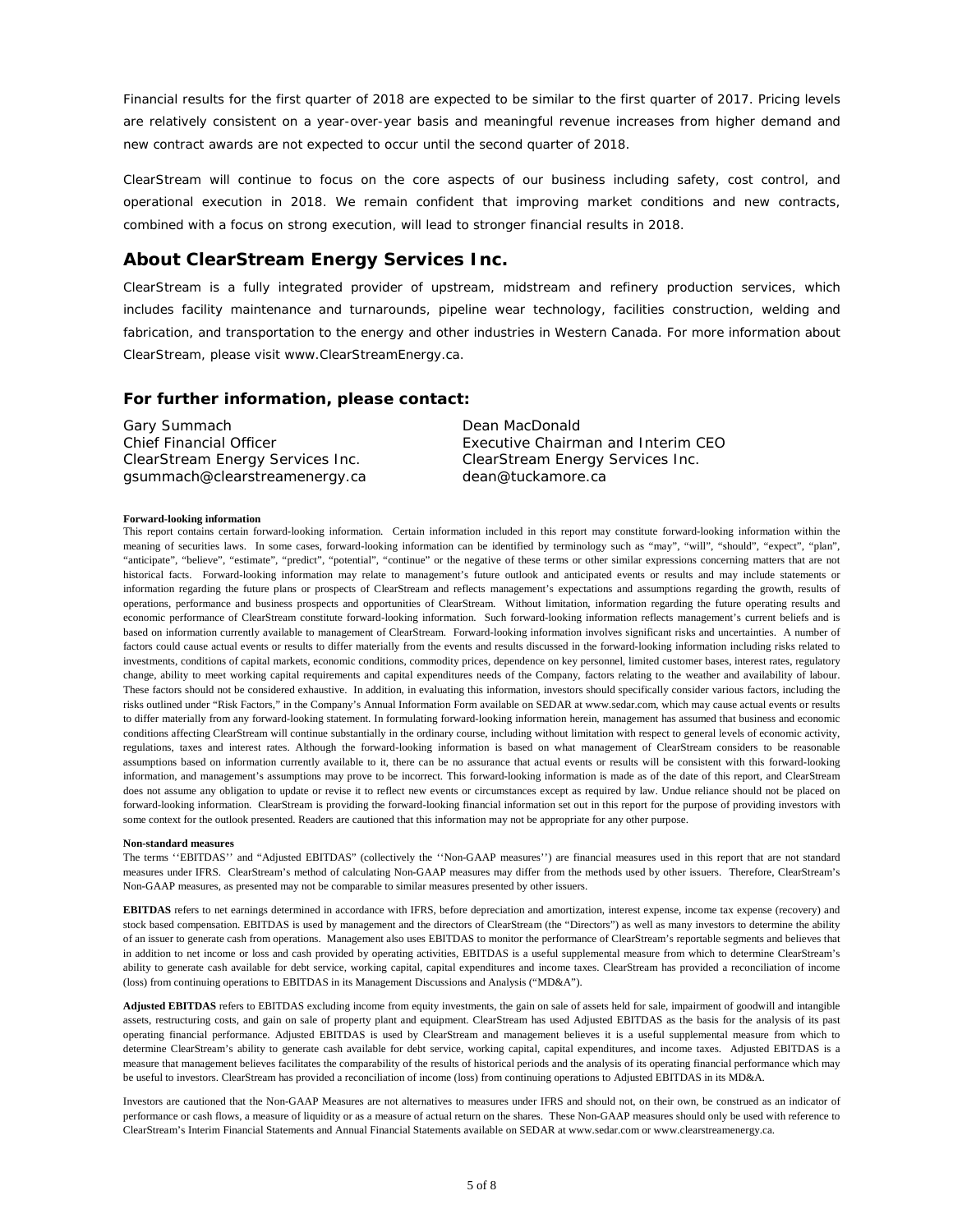# **CLEARSTREAM ENERGY SERVICES INC.**

Consolidated Balance Sheets (In thousands of Canadian dollars) (unaudited)

| As at December 31,                                            | 2017          | 2016          |
|---------------------------------------------------------------|---------------|---------------|
|                                                               |               |               |
| Cash                                                          | \$<br>4,649   | \$<br>11,503  |
| Restricted cash (note 2)                                      | 980           | 980           |
| Accounts receivable (note 21)                                 | 66,177        | 46,928        |
| Inventories (note 3)                                          | 4,304         | 3,000         |
| Prepaid expenses and other                                    | 2,989         | 2,060         |
| Earn-out assets (note 4)                                      | 1,277         | 1,608         |
| Assets held for sale (note 11)                                | 2,506         |               |
| <b>Total current assets</b>                                   | 82,882        | 66,079        |
| Property, plant and equipment, net (note 5)                   | 20,657        | 24,745        |
| Goodwill and intangible assets (note 6)                       | 26,765        | 38,088        |
| Earn-out assets (note 4)                                      | 1,173         | 4,056         |
| Long-term investments                                         | 575           | 579           |
| Deferred financing costs (note 7)                             | 591           | 1,295         |
| <b>Total assets</b>                                           | \$<br>132,643 | \$<br>134,842 |
|                                                               |               |               |
| Accounts payable and accrued liabilities                      | \$<br>36,276  | \$<br>26,848  |
| Deferred revenue                                              | 146           | 167           |
| Current portion of obligations under finance leases (note 10) | 1,462         | 3,902         |
| Current liabilities of assets held for sale (note 11)         | 1,197         |               |
| ABL facility (note 7)                                         | 27,500        |               |
| Senior secured debentures (notes 7, 8)                        | 171,988       |               |
| Convertible secured debentures (notes 7, 9)                   | 24,999        |               |
| Provisions (note 11)                                          | 5,778         | 4,985         |
| <b>Total current liabilities</b>                              | 269,346       | 35,902        |
| ABL facility (note 7)                                         |               | 3,500         |
| Obligations under finance leases (note 10)                    | 2,185         | 2,915         |
| Senior secured debentures (notes 7, 8)                        |               | 171,642       |
| Convertible secured debentures (notes 7, 9)                   |               | 24,397        |
| <b>Total liabilities</b>                                      | 271,531       | 238,356       |
| Shareholders' deficit                                         | (138, 888)    | (103, 514)    |
| Total liabilities and shareholders' deficit                   | \$<br>132,643 | \$<br>134,842 |

Note references are to the Company's consolidated financial statements for the year ended December 31, 2017, which are available on SEDAR at [www.sedar.com](http://www.sedar.com/)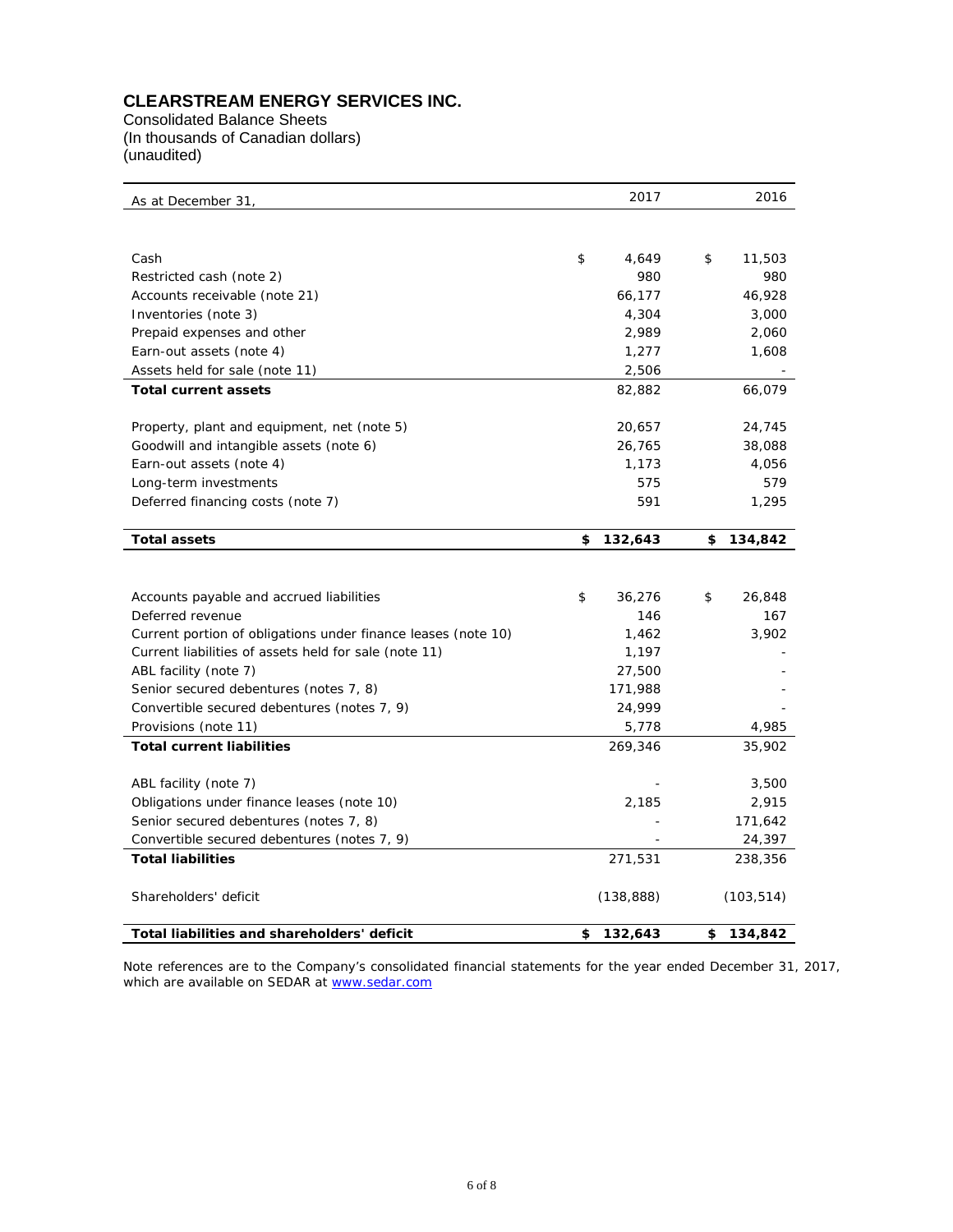### **CLEARSTREAM ENERGY SERVICES INC.**

Consolidated Statements of Loss and Comprehensive Loss (In thousands of Canadian dollars, except per share amounts) (unaudited)

| For year ended December 31,                                       | 2017  |            |    | 2016       |  |  |
|-------------------------------------------------------------------|-------|------------|----|------------|--|--|
|                                                                   |       |            |    |            |  |  |
| Revenue (note 13)                                                 | \$    | 357,147    | \$ | 270,661    |  |  |
| Cost of revenue                                                   |       | (326, 728) |    | (245, 750) |  |  |
| <b>Gross profit</b>                                               |       | 30,419     |    | 24,911     |  |  |
| Selling, general and administrative expenses (note 14)            |       | (18, 866)  |    | (17, 382)  |  |  |
| Share based compensation (note 19)                                |       | (710)      |    |            |  |  |
| Amortization of intangible assets (note 6)                        |       | (3, 445)   |    | (3, 376)   |  |  |
| Depreciation (note 5)                                             |       | (5, 264)   |    | (6,625)    |  |  |
| Income (loss) from equity investment                              |       | 246        |    | (169)      |  |  |
| Interest expense (note 15)                                        |       | (21, 474)  |    | (21, 259)  |  |  |
| Gain (loss) on sale of assets held for sale                       |       | (570)      |    | 1,260      |  |  |
| Restructuring costs (note 18)                                     |       | (1, 414)   |    | (1, 471)   |  |  |
| Impairment of intangible assets (note 6)                          |       | (7,685)    |    | (8,700)    |  |  |
| Other (loss) income (note 11)                                     |       | (5, 778)   |    | 623        |  |  |
| (Loss) gain on sale of property, plant and equipment (note 5)     | 2,083 |            |    | (728)      |  |  |
| Loss before taxes                                                 |       | (32, 458)  |    | (32, 916)  |  |  |
|                                                                   |       |            |    |            |  |  |
| Income tax expense - current (note 16)                            |       | (2)        |    | (21)       |  |  |
| Loss from continuing operations                                   |       | (32, 460)  |    | (32, 937)  |  |  |
| Loss from discontinued operations (net of income taxes) (note 11) |       | (3, 445)   |    | (12, 793)  |  |  |
|                                                                   |       |            |    |            |  |  |
| Net loss and comprehensive loss                                   | \$    | (35,905)   | \$ | (45, 730)  |  |  |
|                                                                   |       |            |    |            |  |  |
| Loss per share (note 17)                                          |       |            |    |            |  |  |
| Basic & Diluted:                                                  |       |            |    |            |  |  |
| Continuing operations                                             | \$    | (0.30)     | \$ | (0.30)     |  |  |
| Discontinued operations                                           | \$    | (0.03)     | \$ | (0.12)     |  |  |
| Net loss                                                          | \$    | (0.33)     | \$ | (0.42)     |  |  |

Note references are to the Company's consolidated financial statements for the year ended December 31, 2017, which are available on SEDAR at <u>www.sedar.com</u>